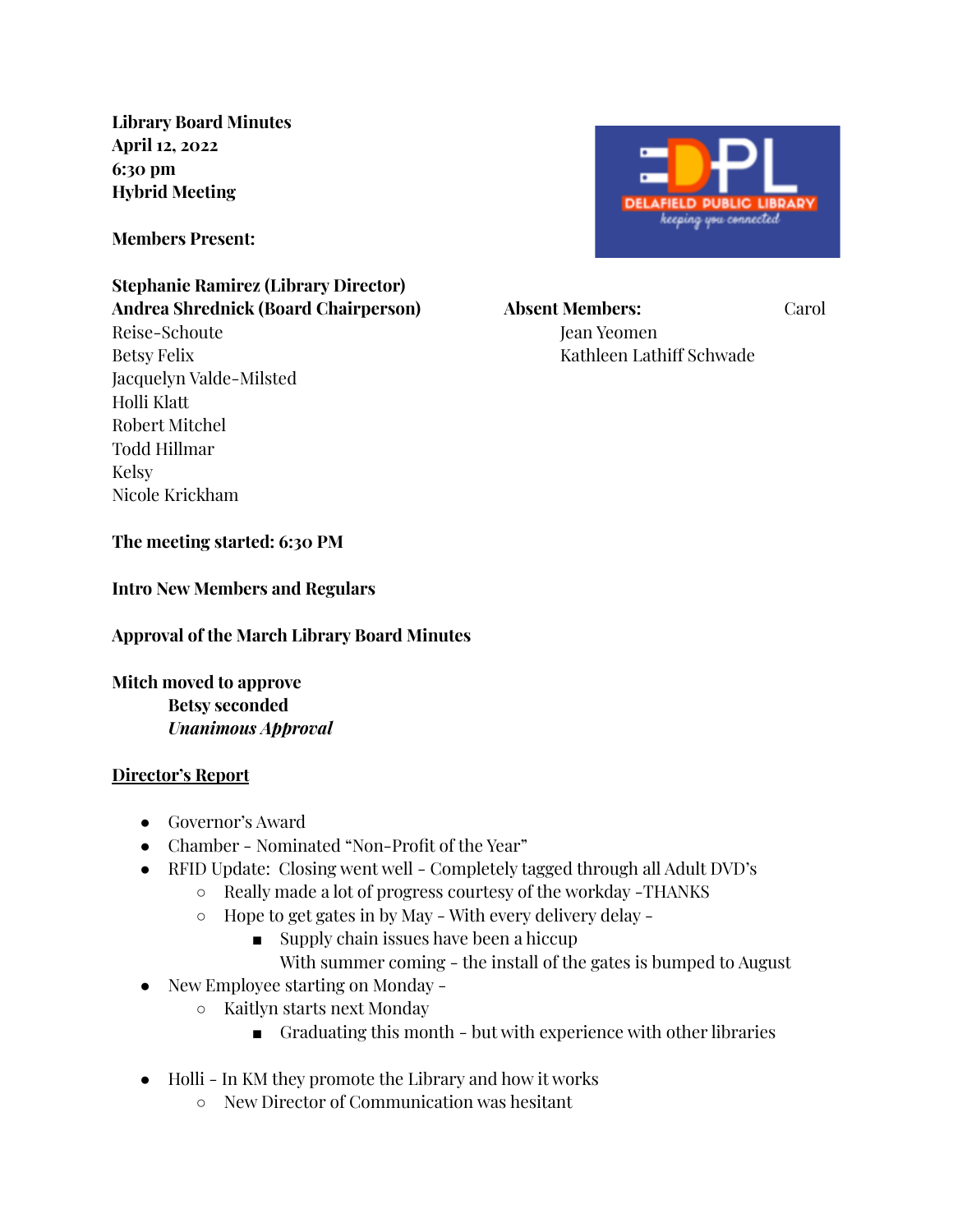- Educational partnership and now the new director was on board.
- Custodian update: Only used for about a week. New company started faster than we anticipated.
	- Great new custodial care
		- They are more expensive.
		- But that is true across the board
- Discussion and Possible Action on Allowable Costs Worksheet for 2023 Budglet
	- Carol moved to approve
	- Betsy seconded
	- Unanimous Approval

## **Bridges Library System**

- 1. The Board approved the 2021 Bridges Library System state annual report.
- 2. The Board is about to begin strategic planning. The process and timeline were discussed. The Board will meet to start the strategic planning on May 6 at the Watertown Public Library from 9 a.m. to 4 p.m.
- 3. The next meeting is April 20<sup>th</sup> at the Muskego Public Library at 4:00 p.m.

# **The Friends of the Delafield Public Library.**

- 1. The bookstore is open again as of this month.
- 2. Does Becky have a report on the latest Culver's Night? May  $31$ <sup>st</sup> is the next date.
- 3. The Friends' garden above ground planters and sprinkler system are in need of repair. The group discussed a plan to possibly remove the planters and have grassy areas to better serve the needs of the Library's outdoor programming. No decisions were made at the meeting.
- 4. The Board of Directors held their annual election of officers. There was no change to the Executive Committee.
	- a. President: Marge Vetter
	- b. Vice-President: Char Hall
	- c. Treasurer: Dennis Vetter
	- d. Secretary: Marty Wiley
- 5. Discussion about getting more volunteers for the Saturday Book Sales
	- a. Also discussion about the Farmer's Market IS it happening?
		- i. Is construction going to interfere?
		- ii. Really good opportunity with responsible students who need and want volunteer opportunities
		- iii. Maybe some support from there?
		- iv. Discussion ensued